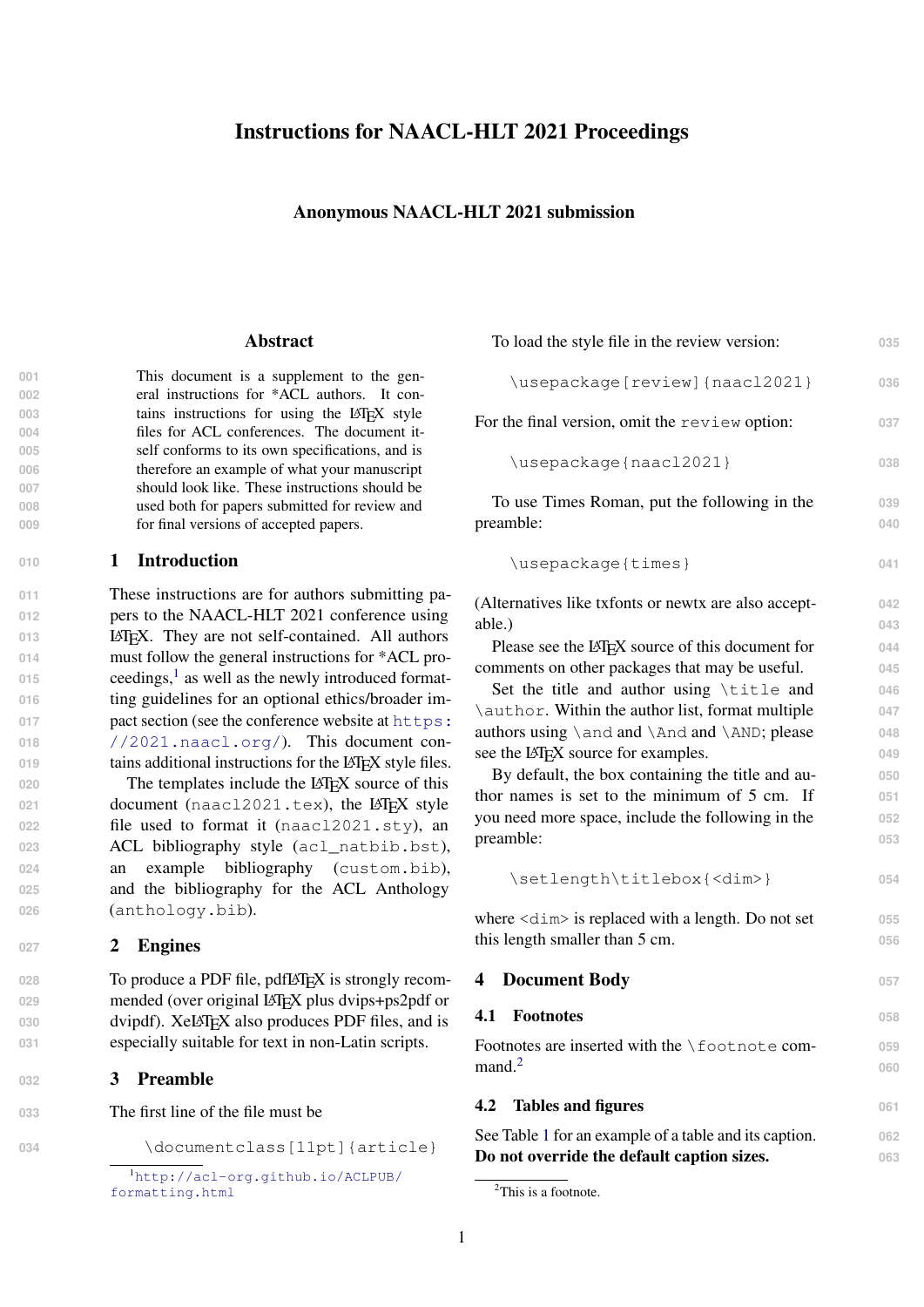<span id="page-1-0"></span>

| Command Output                        |   | Command         | Output |
|---------------------------------------|---|-----------------|--------|
| $\{\setminus "a\}$                    | ä | $\{C, C\}$      |        |
| $\{\setminus\hat{e}\}$                | ê | $\{\ u q\}$     | ğ      |
| $\{\ \'i\}$                           | ì | $\{\ \{1\}\$    |        |
| $\{ \mathcal{L} \cdot \mathcal{I} \}$ |   | $\{\n\sim n\}$  | ñ      |
| $\{\setminus \circ\}$                 | ø | $\{\ H \circ\}$ | ő      |
| $\{\setminus\prime\}$                 | ú | $\{v r\}$       | ř      |
| $\{\lambda a\}$                       | å | $\{$ ss}        |        |

Table 1: Example commands for accented characters, to be used in, *e.g.*, BibT<sub>E</sub>X entries.

## **064** 4.3 Hyperlinks

065 Users of older versions of LAT<sub>EX</sub> may encounter the **066** following error during compilation:

```
067 \pdfendlink ended up in
068 different nesting level
069 than \pdfstartlink.
```
070 This happens when pdfLAT<sub>E</sub>X is used and a citation **071** splits across a page boundary. The best way to fix 072 this is to upgrade LAT<sub>E</sub>X to 2018-12-01 or later.

### **073** 4.4 Citations

 Table [2](#page-2-0) shows the syntax supported by the style files. We encourage you to use the natbib styles. 076 You can use the command \citet (cite in text) to get "author (year)" citations, like this citation to a paper by [Gusfield](#page-2-1) [\(1997\)](#page-2-1). You can use the com-079 mand \citep (cite in parentheses) to get "(au- thor, year)" citations [\(Gusfield,](#page-2-1) [1997\)](#page-2-1). You can use 081 the command \citealp (alternative cite without parentheses) to get "author, year" citations, which is useful for using citations within parentheses (e.g. [Gusfield,](#page-2-1) [1997\)](#page-2-1).

### **085** 4.5 References

086 The L<sup>AT</sup>EX and BibTEX style files provided roughly **087** follow the American Psychological Association for-**<sup>088</sup>** mat. If your own bib file is named custom.bib, **089** then placing the following before any appendices in 090 your LAT<sub>EX</sub> file will generate the references section **091** for you:

```
092 \bibliographystyle{acl_natbib}
093 \bibliography{custom}
```
 You can obtain the complete ACL Anthol[o](https://aclweb.org/anthology/anthology.bib.gz)gy as a BibT<sub>F</sub>X file from [https://aclweb.](https://aclweb.org/anthology/anthology.bib.gz) [org/anthology/anthology.bib.gz](https://aclweb.org/anthology/anthology.bib.gz). To include both the Anthology and your own .bib file, use the following instead of the above.

<span id="page-1-1"></span>

| \bibliographystyle{acl_natbib}                                                                       | 099        |  |  |  |
|------------------------------------------------------------------------------------------------------|------------|--|--|--|
| \bibliography{anthology, custom}                                                                     | 100        |  |  |  |
|                                                                                                      |            |  |  |  |
| Please see Section 5 for information on prepar-                                                      | 101        |  |  |  |
| ing BibT <sub>F</sub> X files.                                                                       | 102        |  |  |  |
| <b>Appendices</b><br>4.6                                                                             | 103        |  |  |  |
|                                                                                                      |            |  |  |  |
| Use $\alpha$ is before any appendix section to                                                       | 104        |  |  |  |
| switch the section numbering over to letters. See                                                    | 105        |  |  |  |
| Appendix A for an example.                                                                           | 106        |  |  |  |
| <b>BibT<sub>E</sub>X</b> Files<br>5                                                                  | 107        |  |  |  |
|                                                                                                      |            |  |  |  |
| Unicode cannot be used in BibT <sub>E</sub> X entries, and                                           | 108        |  |  |  |
| some ways of typing special characters can disrupt                                                   | 109        |  |  |  |
| BibT <sub>F</sub> X's alphabetization. The recommended way                                           | 110        |  |  |  |
| of typing special characters is shown in Table 1.                                                    | 111        |  |  |  |
| Please ensure that BibT <sub>F</sub> X records contain DOIs                                          | 112        |  |  |  |
| or URLs when possible, and for all the ACL ma-<br>terials that you reference. Use the doi field for  | 113        |  |  |  |
|                                                                                                      | 114<br>115 |  |  |  |
| DOIs and the url field for URLs. If a BibTEX<br>entry has a URL or DOI field, the paper title in the |            |  |  |  |
| references section will appear as a hyperlink to the                                                 | 116<br>117 |  |  |  |
| paper, using the hyperref LAT <sub>E</sub> X package.                                                | 118        |  |  |  |
|                                                                                                      |            |  |  |  |
| <b>Acknowledgements</b>                                                                              | 119        |  |  |  |
| This document has been adapted by Steven Bethard,                                                    | 120        |  |  |  |
| Ryan Cotterell and Rui Yan from the instructions                                                     | 121        |  |  |  |
| for earlier ACL and NAACL proceedings, includ-                                                       | 122        |  |  |  |
| ing those for ACL 2019 by Douwe Kiela and Ivan                                                       | 123        |  |  |  |
| Vulić, NAACL 2019 by Stephanie Lukin and Alla                                                        | 124        |  |  |  |
| Roskovskaya, ACL 2018 by Shay Cohen, Kevin                                                           |            |  |  |  |
| Gimpel, and Wei Lu, NAACL 2018 by Margaret                                                           |            |  |  |  |
| Mitchell and Stephanie Lukin, BibTEX suggestions                                                     | 127        |  |  |  |
| for (NA)ACL 2017/2018 from Jason Eisner, ACL<br>128                                                  |            |  |  |  |
| 2017 by Dan Gildea and Min-Yen Kan, NAACL                                                            | 129        |  |  |  |
| 2017 by Margaret Mitchell, ACL 2012 by Mag-<br>130                                                   |            |  |  |  |
| gie Li and Michael White, ACL 2010 by Jing-<br>131                                                   |            |  |  |  |
| Shin Chang and Philipp Koehn, ACL 2008 by Jo-                                                        | 132        |  |  |  |

hanna D. Moore, Simone Teufel, James Allan, and **133** Sadaoki Furui, ACL 2005 by Hwee Tou Ng and **134** Kemal Oflazer, ACL 2002 by Eugene Charniak and **135** Dekang Lin, and earlier ACL and EACL formats **136** written by several people, including John Chen, 137 Henry S. Thompson and Donald Walker. Addi- **138** tional elements were taken from the formatting **139** instructions of the *International Joint Conference* **140** *on Artificial Intelligence* and the *Conference on* **141** *Computer Vision and Pattern Recognition*. **142**

2